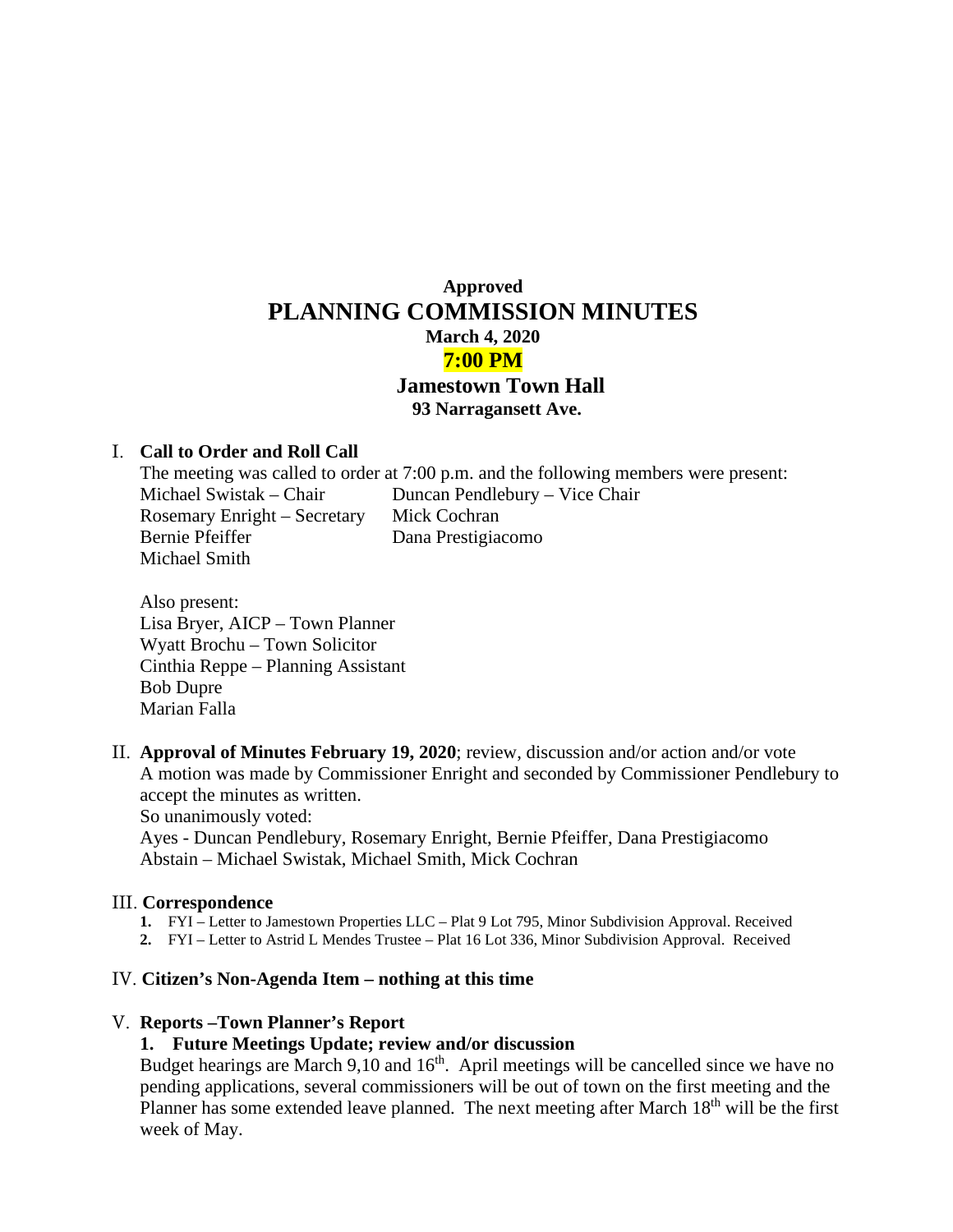Planning Commission Meeting March 4, 2020 Page 2

# VI. **New Business – nothing at this time**

# VII. **Old Business**

**1. Short Term Rental; review, discussion and /or action and/ or vote – recommendation to Town Council**

Town Planner Lisa Bryer gave the commission an update on what we have discussed at prior meetings. The Planner talked about what happened the last time the council talked about short term rentals in 2016. At that time, after one workshop, they shifted from registration of short term to all rentals. So some upper level discussion is needed to determine the direction our conversations will go such as should we distinguish between owner occupied or non-owner occupied and should we be regulating all rentals or just short term rentals? We discussed at the last meeting that owner occupied units generally attract more well-behaved renters. Non owneroccupied is the whole house or a separate building on property.

Commissioner Pfeiffer said the level of owner-occupied rentals is much lower, he thinks that most houses that are rented are whole house. Commissioner Enright said there are some that people rent out a room or 1 floor. Only issue is whether the owner is always there. It is difficult to monitor that. How do you enforce this?

Commissioner Prestigiacomo asked if any other towns looked at whether it is your primary residence? There are some places that state you can rent only so many times per year.

Commissioner Pendlebury said the most notorious thing that happened to them as neighbors to a short term rental was the owner lived next store but was away when this rental occurred and the police had to intervene. Maybe something in the regulation that states the owner needs to be within 30 minutes of here. Under the Bed &Breakfast section of the ordinance we require someone to be in residence. There is a lot of overlap and conflict with these things. The Planner noted that we discussed this previously along with guest houses and chose not to change the B&B zoning requirements.

Rep. Ruggeiro is submitting a bill to tax the short term rentals as commercial. They asked the Solicitor if short term rentals are considered a commercial use and about any case law on this? He noted that Newport is having problems with their ordinance, not taking enough time to create it before they put it out. You may want to hear from Police and Building about the issues they are having.

Do we require registration for all properties even those that are rented for long term? The Town Council talked about it in 2016. They went back to the drawing board and went with all residential rentals instead of short term. Commissioner Prestigiacomo said it seems like it would make sense to do it for all. Commissioner Pendlebury said it is tricky. Does the town have any obligation to require extra inspection? He thinks it is shaky ground. Town liability?

Some of the houses being rented are large and old and firetraps. Solicitor Brochu says we should hear from Chris Costa on this.

Swistak wants to hear from hosts and other points of view.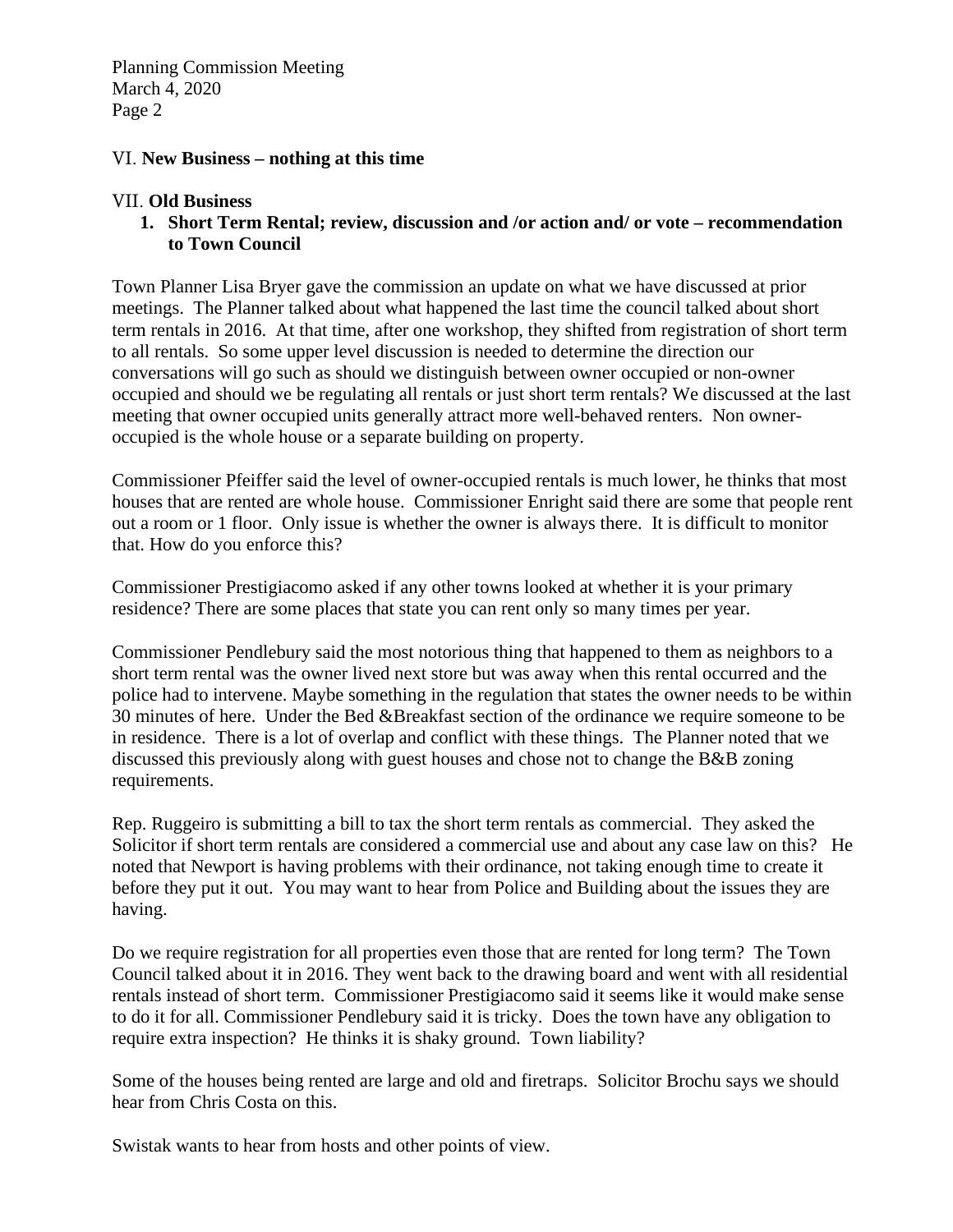Planning Commission Meeting March 4, 2020 Page 3

Bob Dupre - 75 Green Lane how does the town go about finding out who is renting or is it going to be voluntary. If they don't register and the town finds out will there be a stiff fine?

We are talking to a company that is monitoring over 350 communities. In terms of the fee. They recommend we take average cost of rental per night and double it for the yearly fee. That would be \$400+ for Jamestown. I would recommend that this company monitor short term rentals.

Bob Dupre - They have neighbors that rent their houses out and it is disruptive during the summer. The winter renters are more respectful. It is the summer renters that are problematic.

According to Host Compliance we have about 127 individual addresses in Jamestown that provide are listed on short term rental platforms. Commissioner Enright wants to know how many beds.

Marian Falla - 75 Green Lane – on Green Lane one of the houses has 9 cars parked out front in the yard. This seems like overuse. And no, they have not reported to the police yet but they did tell the owners of the house and the owners apologized. But it continues to happen.

Commissioner Swistak look at all rentals so they are open to regulations.

Solicitor Brochu said you need to hear from Chris Costa on this. Ms. Bryer will meet with Chris Costa. Commissioner Enright said she did not believe we should incorporate long term rentals in this.

Newport hobbled together ordinances where they thought it applied. It combines STR as a commercial enterprise in Commissioner Pfeiffer's opinion.

Solicitor Brochu said, we should have a conversation with Chief Mello and Chris Costa about the proper authorities being notified. They might want the Chief and Chris Costa at an upcoming meeting. The Planning Commission is all in agreement that this should apply to rentals less than 31 days.

Ms. Bryer will talk to the Chief and Mr. Costa about the issues discussed and if she feels they need to attend she can ask them.

The Planning Commission wants to ask Chris Costa and Chief Bryer for the cost of 2 separate inspections of 150 homes.

What is the cost of the consultant? They were given that information at a previous meeting.

Advertising and listing must note bedroom requirements. See where we are at next meeting then bring up in May.

Commissioner Swistak asked Mr. Dupre if he likes the direction this is going in and he said yes, it is not regulated thus far so this will help. They are all making enough money so they can do the upgrades for safety. It's not right that they can currently do whatever they want.